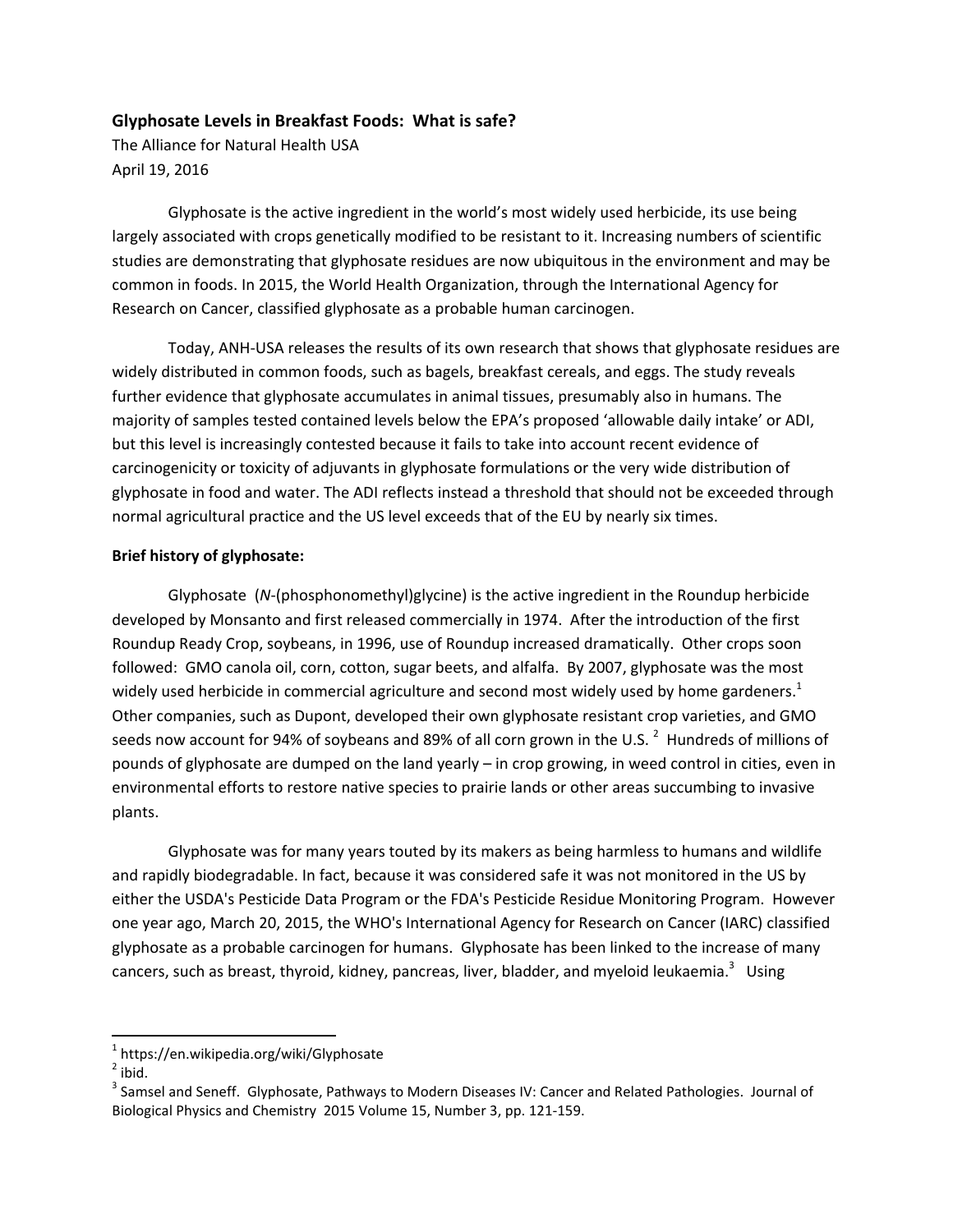Monsanto's early studies on glyphosate safety, Drs Samsel and Seneff have described the possible mechanisms by which glyphosate may trigger cancer.  $4$ 

This year the FDA for the first time will begin testing some foods, namely corn and soybeans, for glyphosate residues.<sup>5</sup> Based on existing knowledge of the persistence of glyphosate, it can be expected that these Roundup Ready crops will be found to contain residues of glyphosate. However, given the extensive use of the herbicide, it will also be likely to be distributed in many other foods.

To investigate the possibility of glyphosate residues in common foods, ANH-USA has taken the initiative and begun preliminary investigations through an independent, accredited laboratory testing initially common breakfast foods that contribute to what many consider "the most important meal of the day."

## **Current Safety Standards**

The EPA Allowable Daily Intake (ADI) for glyphosate is set at  $1,750 \,\mu g$  (1.75 mg) per kg of bodyweight. The EU ADI is just 0.3 mg per kg body weight. The US safety level was determined based on industry tests of high levels of glyphosate on adult laboratory animals. Critics claim that the tests may not be accurate because glyphosate may be an endocrine disrupter, which would affect hormones in the body and thereby produce different effects at various stages of human development.<sup>6</sup> Furthermore, the tests were done on glyphosate in isolation and did not include the commercial pesticide formulations containing additional adjuvants that may themselves be toxic or intensify the toxicity of glyphosate.

Glyphosate was up for its 15-year toxicity reassessment by the EPA last summer but action was postponed until 2016.<sup>7</sup> Meanwhile Roundup continues to be sprayed on a multitude of crops, not just the Roundup Ready variety, but on wheat, dry beans, oats, sugarcane, and others. Just how much glyphosate is making its way onto our plates?

## **Breakfast Foods Tested**

ANH-USA purchased regular and organic versions of twelve popular breakfast foods and breakfast food ingredients, for a total of twenty-four items. Categories tested were: flour, corn flakes, instant oatmeal, bagels, yogurt, bread, frozen hash browns, potatoes, cream of wheat, eggs, non-dairy creamers, and dairy based coffee creamers. Tests were done by an independent laboratory using the ELISA (enzyme-linked immunosorbent assay) test.

## **Findings**

ANH-USA's testing found that ten of our sample foods or ingredients contained detectable levels of glyphosate.

**FOOD Glyphosate ppb** 

\$\$\$\$\$\$\$\$\$\$\$\$\$\$\$\$\$\$\$\$\$\$\$\$\$\$\$\$\$\$\$\$\$\$\$\$\$\$\$\$\$\$\$\$\$\$\$\$\$\$\$\$\$\$\$\$\$\$\$

 $<sup>4</sup>$  Ibid.</sup>

 $5$  http://www.agri-pulse.com/FDA-to-test-corn-soybeans-for-glyphosate-residues-02172016.asp 6 http://www.ncbi.nlm.nih.gov/pubmed/19539684

 $^7$  http://www.huffingtonpost.com/zen-I-honeycutt/epa-stalling-of-glyphosat\_b\_8744692.html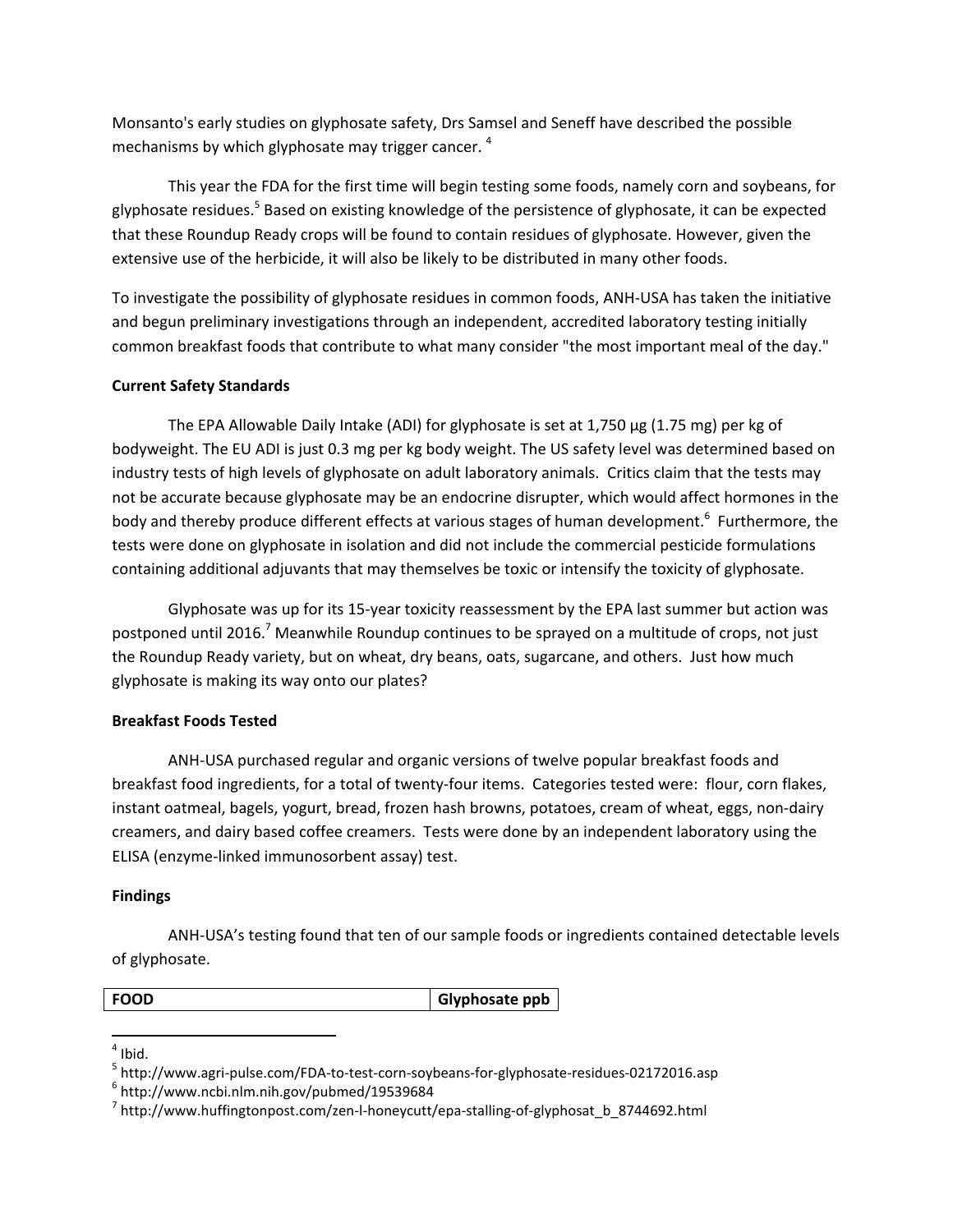| Instant Oatmeal Strawberries & Cream         | 1,327.1 |
|----------------------------------------------|---------|
| <b>Whole Wheat Bagels</b>                    | 491.9   |
| <b>Organic Multibagels</b>                   | 151.5   |
| Whole Grain Bread: whole wheat               | 403.0   |
| Organic Killer Whole Wheat Bread             | 136.4   |
| <b>Hot Cereal Whole Grain</b>                | 260.6   |
| Large Eggs                                   | 102     |
| Organic Cage Free Antibiotic Free Large Eggs | 169     |
| <b>Organic Coffee Creamer</b>                | 104     |
| Organic Soy Creamer Non GMO                  | 86      |

EPA regulations have set tolerance levels of glyphosate residue, which are helpful as a basis of comparison for our findings. Of note is the finding that our sample of organic cage free eggs contained more glyphosate than the allowable tolerance level.

| <b>Item</b>                                         | <b>FDA Tolerance level</b> | Lab finding        |
|-----------------------------------------------------|----------------------------|--------------------|
| Potatoes (potatoes, hash browns)                    | $0.2$ ppm = 200ppb         | $<$ 13 – 34.4ppb   |
| Grain (flour, bagels, bread, cream of wheat cereal) | $30$ ppm = $30,000$ ppb    | $<$ 75 – 491.9ppb  |
| Eggs                                                | $0.05$ ppm = 50ppb         | 102-169ppb         |
| Corn (corn flakes)                                  | $5.0$ ppm = 5000ppb        | $75ppb$            |
| Oats (instant oatmeal)                              | $30$ ppm = $30,000$ ppb    | $<$ 75 – 1327.1ppb |
| Soy (creamer)                                       | $20$ ppm = $20,000$ ppb    | $<$ 75 – 104 ppb   |

Thirteen of the twenty-four items tested contained less than 75 ppb of glyphosate, which is equivalent to 75 µg of glyphosate per liter of testing solution. This is well below the ADI of 1,750 µg per kg of bodyweight per day.

| <b>FOOD</b>                     | Glyphosate ppb |
|---------------------------------|----------------|
| All Purpose Flour               | < 75           |
| <b>Organic Unbleached Flour</b> | < 75           |
| <b>Corn Flakes</b>              | < 75           |
| <b>Organic Corn Flakes</b>      | < 75           |
| Organic Instant Oatmeal         | < 75           |
| Yogurt, French Vanilla          | < 75           |
| Organic Yogurt, French Vanilla  | < 75           |
| Frozen Hash Brown Potatoes      | 34.4           |
| Organic Frozen Hash Browns      | < 13           |
| <b>Russet Potato</b>            | 24.1           |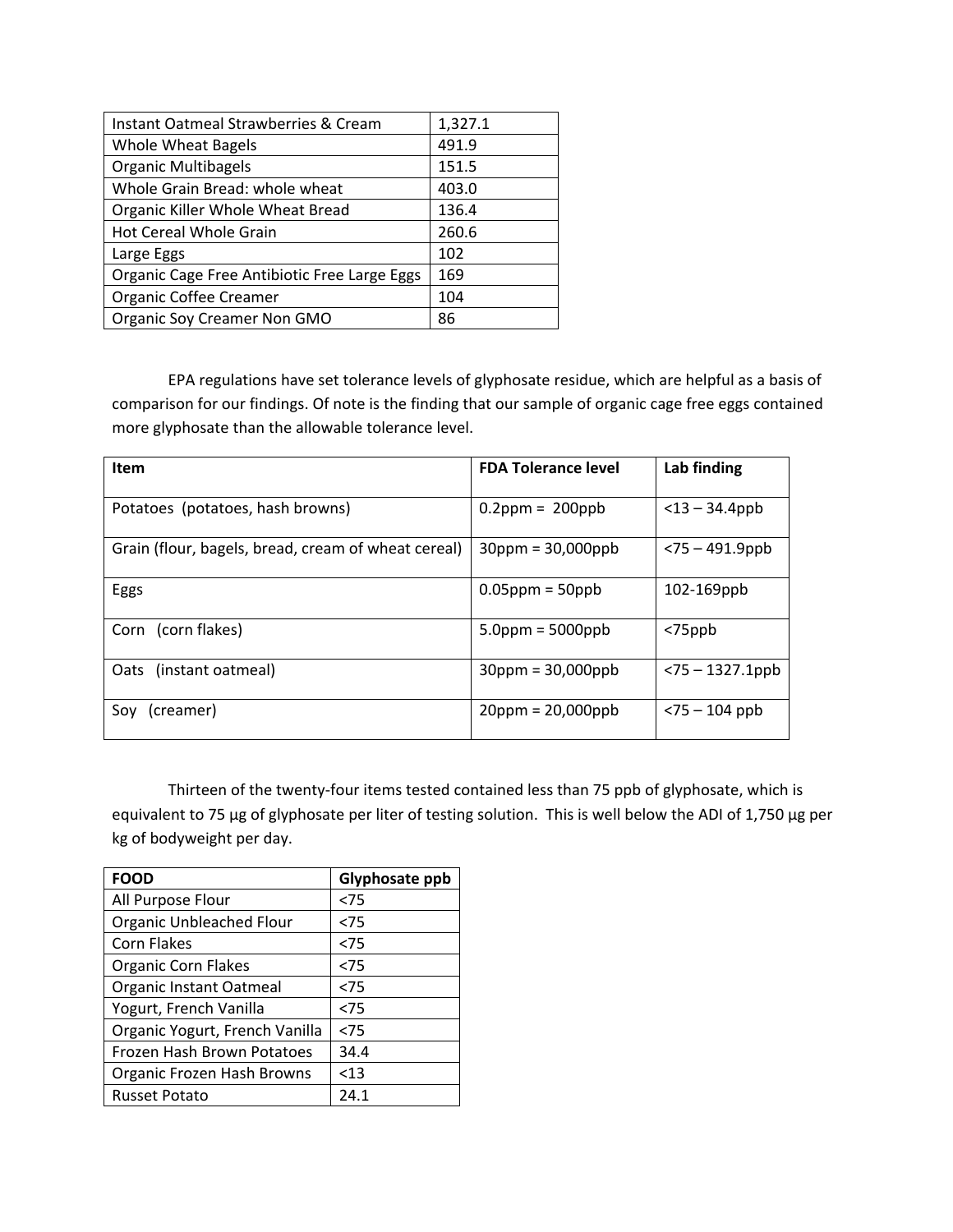| Organic Potato             | < 13   |
|----------------------------|--------|
| Organic Cream of Wheat     | <75    |
| <b>Organic Soy Creamer</b> | <75    |
| Dairy Creamer              | $<$ 75 |
|                            |        |

#### **Causes for Concern**

The major finding from this analysis is that glyphosate is showing up in food products where it's not intended to be, supporting claims made by many critics that glyphosate is far more ubiquitous in our food system than the public is made to believe. Foods with the highest levels of glyphosate – oatmeal, bagels, bread, and wheat cereal – are from non-Roundup Ready crops, the residues likely being present as a result of the common practice to use the herbicide as a desiccant shortly before harvest.<sup>8</sup>

Furthermore, high levels were also found in eggs and dairy creamer, the latter exceeding the EPA's allowable limit for residue levels. These animal products are not sprayed directly with glyphosate, which indicates that the chemical is entering the food chain and building up in the tissues of the animals, otherwise known as bioaccumulation. If glyphosate can accumulate in the animals we eat, it must also accumulate in humans. Dr. Anthony Samsel speaks to the dangers of glyphosate bioaccumulation:

> Glyphosate is a synthetic amino acid and analog of glycine which is one of our canonical amino acids. Bioaccumulation of glyphosate, by misincorporation into protein structure is disastrous to the biology of all living things. This herbicide should never have been allowed onto the market. Monsanto's own sealed trade secret studies show that glyphosate bioaccumulates in all tissues. $9$  Bioaccumulation of this synthetic amino acid leads to tissue destruction at the molecular level, a cell at a time. Monsanto found destruction of every gland and organ of laboratory animals during long-term chronic studies. However, they dismissed all findings through the use of unrelated historical controls.<sup>10</sup>

To further add to these findings, the amounts detected by the ELISA test for glyphosate do not include any analogs of glyphosate, such as N-Acetylglyphosate which is used by Dupont in its GMO formulations. These analogs could not be detected by the test but may be present in the food with the end result a greater bioaccumulation of glyphosate in our bodies and consequential increased chance of biological disruption and disease.

## $Conclusion$

Initial testing of breakfast foods for glyphosate levels detected glyphosate above 75 ppb in 10 out of 24 foods. This suggests that Americans are consuming glyphosate in common foods on a daily basis. The true safety of this chemical, just last year identified as a probably carcinogen by the WHO, is unknown. Current EPA standards have not been rigorously tested for all foods and all age groups. Nor

Biological Physics and Chemistry 2015 Volume 15, Number 3, pp. 121-159

<sup>\$\$\$\$\$\$\$\$\$\$\$\$\$\$\$\$\$\$\$\$\$\$\$\$\$\$\$\$\$\$\$\$\$\$\$\$\$\$\$\$\$\$\$\$\$\$\$\$\$\$\$\$\$\$\$\$\$\$\$</sup>  $8$  http://naturalsociety.com/which-of-your-foods-are-sprayed-with-round-up-just-3-days-before-harvest/ <sup>9</sup> Samsel and Seneff. Glyphosate, Pathways to Modern Diseases IV: Cancer and Related Pathologies. Journal of

 $10$  Comment provided by Dr. Samsel to ANH-USA upon review of this paper.